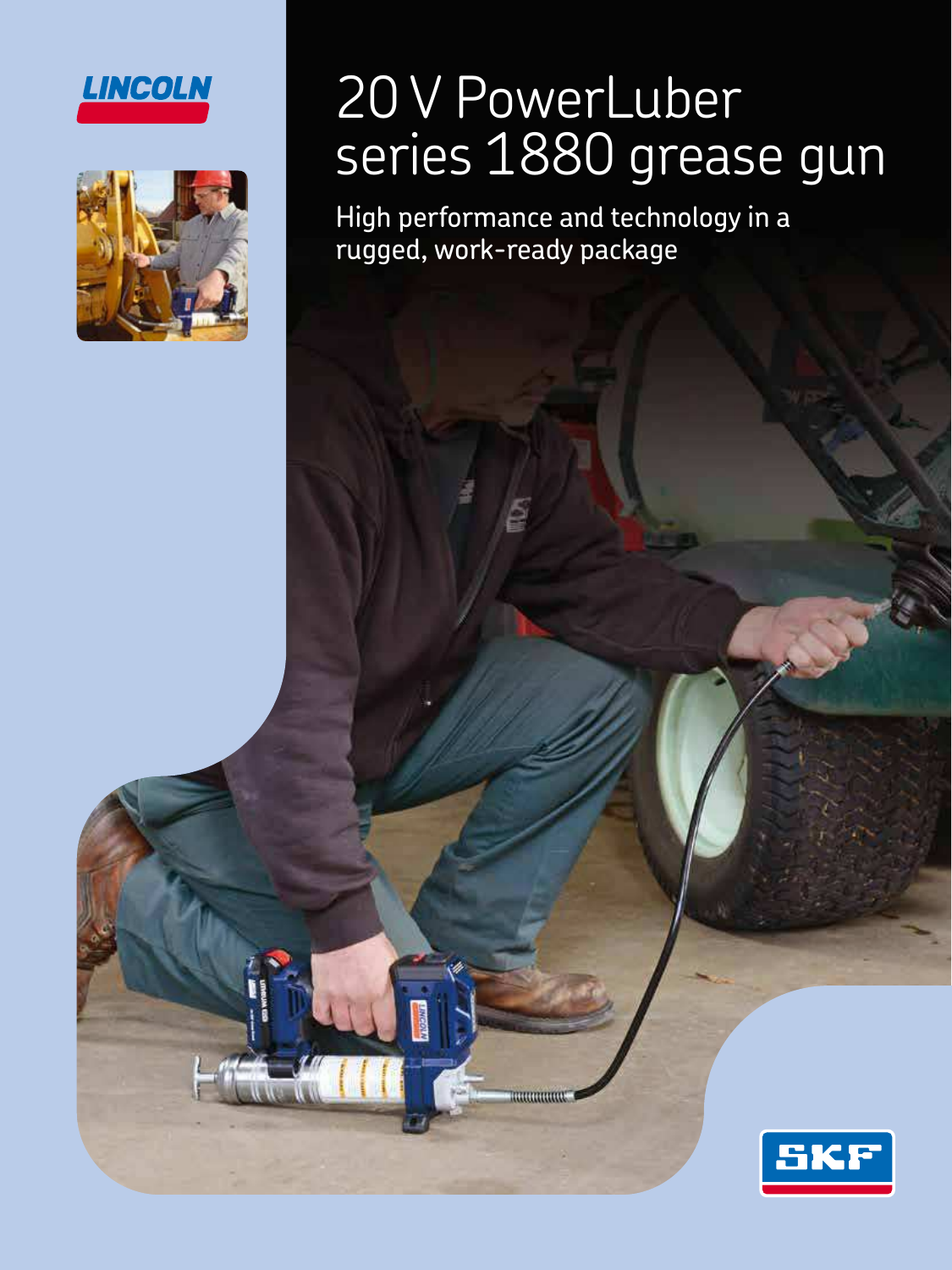### Powerful, versatile technology from the lubrication experts

#### **High pressure and volume**

The PowerLuber's redesigned, hightorque powerhead delivers grease at up to 10 000 psi *(689,5 bar)* in both highand low-output settings. The new design reduces battery load and maximizes grease output per charge.

#### **Accuracy and precision**

The tool's liquid crystal display (LCD) accurately indicates standard readings such as battery level and grease flow (grams or ounces). In addition, the LCD's flow meter detects the loss of prime, eliminating false readings to help ensure the equipment being serviced is properly lubricated.

#### **Work-ready design**

The rugged PowerLuber's new three-point base keeps the tool upright and stable for easy handling without being bulky to allow easy access to fittings in tight spaces. Also, the tool has a convenient, built-in LED to illuminate the work area.



#### **20 V PowerLuber models**

| <b>Model 1882</b> | Single battery unit with                                |
|-------------------|---------------------------------------------------------|
| <b>Model 1884</b> | charger and carrying case<br>Dual battery unit with     |
| <b>Model 1870</b> | charger and carrying case<br>AC charger for 20 V Li lon |
| <b>Model 1871</b> | battery<br>20 V Li lon battery                          |

### Lincoln invented the cordless grease gun

For more than a century, professionals have chosen the Lincoln brand for their lubrication equipment needs. As the leader in lubrication technology and solutions, we are dedicated to listening to our customers and their requirements. That dedication, combined with our understanding of the challenges of their daily work, led to the development of the problem-solving PowerLuber.

Each generation of the PowerLuber family has delivered exceptional performance and dependability. The newest addition to the

line, the 20-volt\* PowerLuber series 1880, is no exception. This heavy-duty model has been engineered to complete the toughest jobs with power and consistency, while its innovative design minimizes operator fatigue.

**\*** Maximum initial voltage without workload

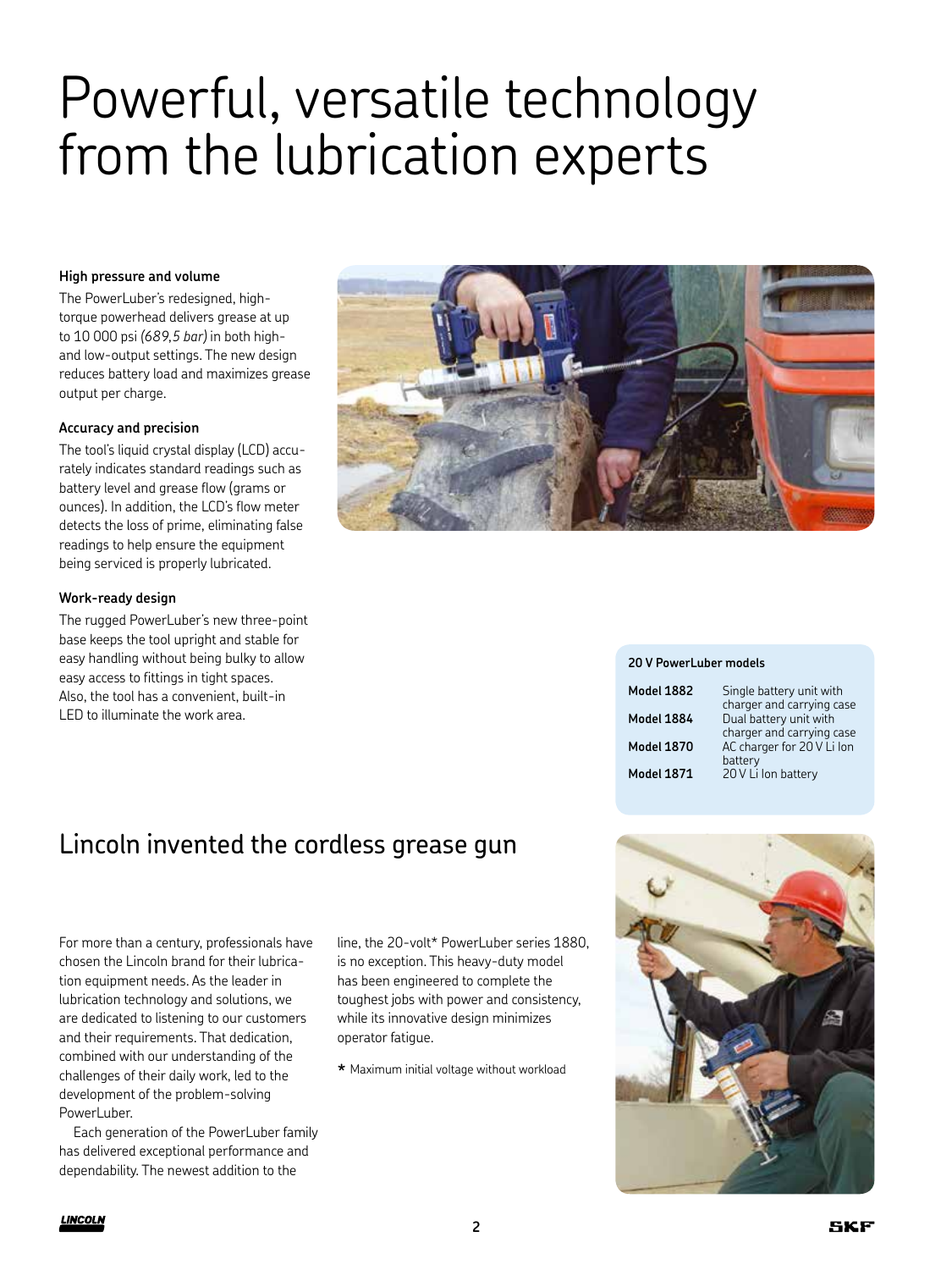# PowerLuber 1880 series features